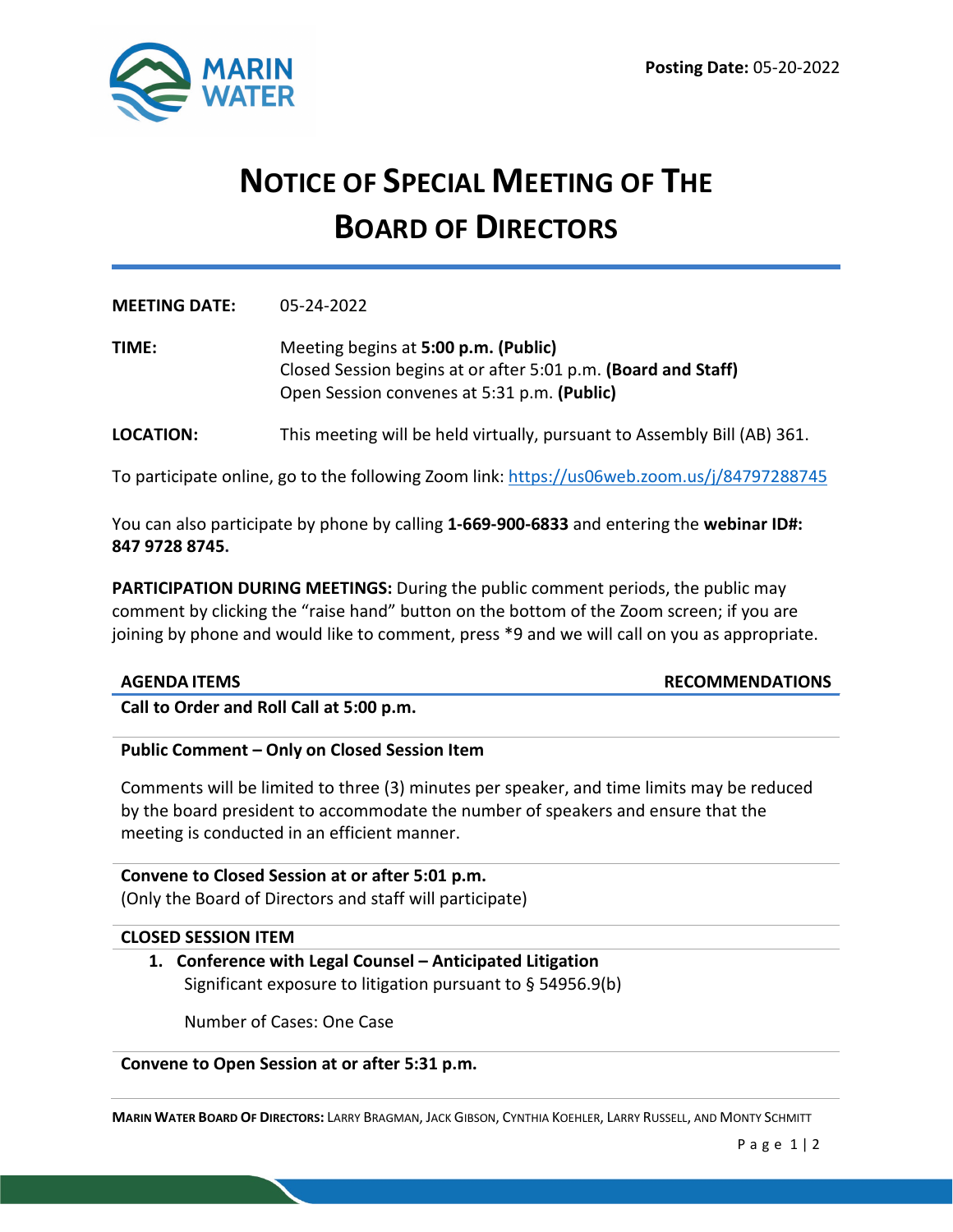#### **Report out from closed session**

#### **DISCUSSION ITEM**

2. Resolution Awarding Contract No. 1965 for the First Phase of the Pine Mountain Tunnel Tanks Replacement Project to Maggiora and Ghilotti, Inc.

 *Approve*

#### **STRATEGIC WATER SUPPLY ASSESSMENT WORKING SESSION III**

3. Strategic Water Supply Assessment *(Public Comments will occur at the end of the discussion)*

**Adjournment** (8:00 p.m. – Time Approximate)

#### **ADA NOTICE AND HEARING IMPAIRED PROVISIONS:**

In accordance with the Americans with Disabilities Act (ADA) and California Law, it is Marin Water's policy to offer its public programs, services, and meetings in a manner that is readily accessible to everyone, including those with disabilities. If you are an individual with a disability and require a copy of a public hearing notice, an agenda, and/or agenda packet in an appropriate alternative format, or if you require other accommodations, please contact Board Secretary Terrie Gillen at 415.945.1448, at least two days in advance of the meeting. Advance notification will enable the Marin Water to make reasonable arrangements to ensure accessibility.

INFORMATION AGENDAS ARE AVAILABLE FOR REVIEW AT THE CIVIC CENTER LIBRARY, CORTE MADERA LIBRARY, FAIRFAX LIBRARY, MILL VALLEY LIBRARY, MARIN WATER OFFICE, AND ON THE MARIN WATER WEBSITE (MARINWATER.ORG)

#### **FUTURE BOARD MEETINGS:**

- Wednesday, May 25, 2022 Communications & Water Efficiency Committee/Board of Directors (Communications & Water Efficiency) Special Meeting 9:30 a.m.
- $\cdot$  Thursday, May 26, 2022 Finance & Administration Committee/Board of Directors (Finance & Administration) Meeting 9:30 a.m.

rathe tensor

Board Secretary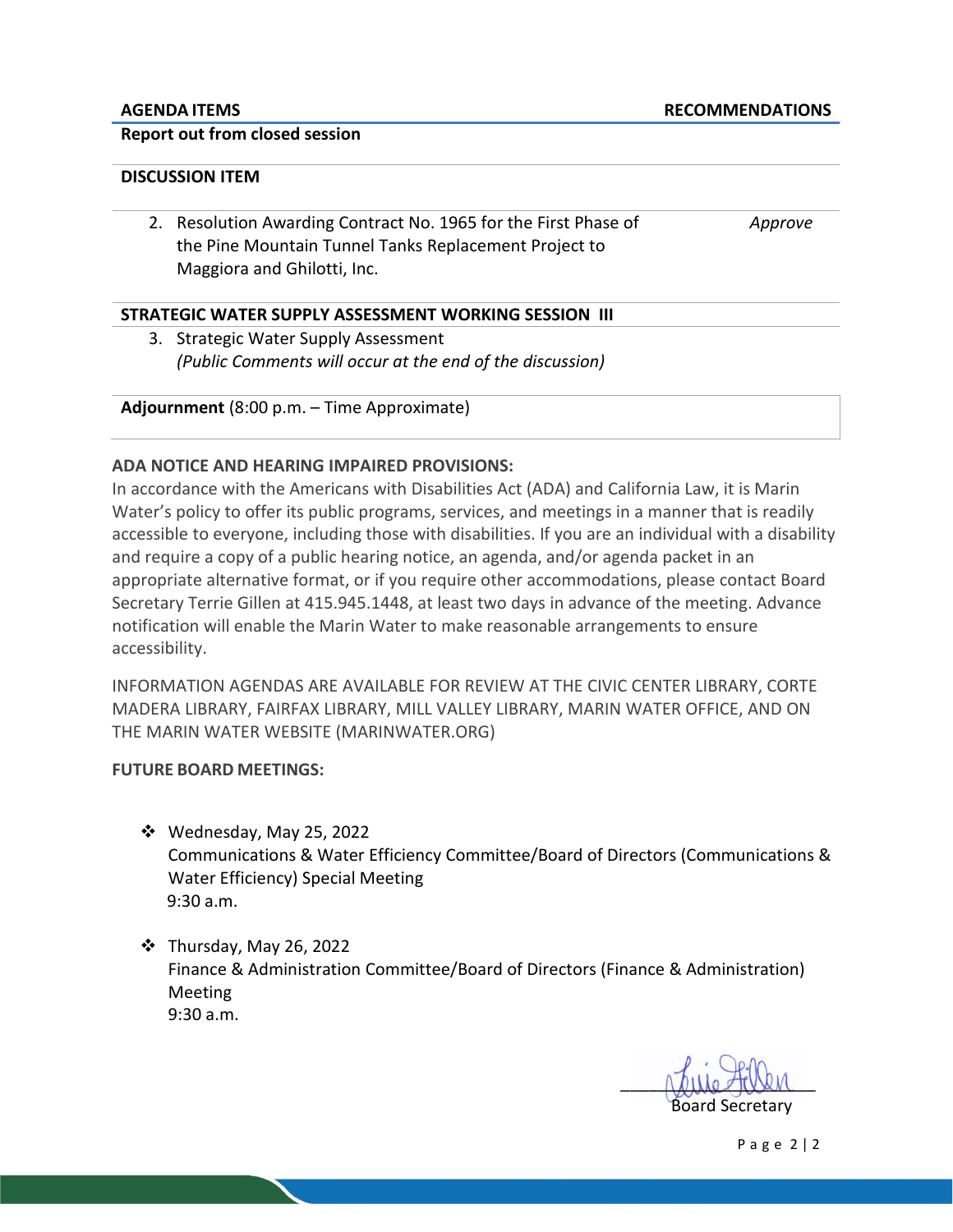

## Approval Item

#### **TITLE**

Award of Contract No. 1965, for the first phase of the Pine Mountain Tunnel Tanks Replacement Project (Project), to Maggiora and Ghilotti, Inc., to perform site clearing, excavation, grading, drainage improvements and construction of a soil nail wall in support of the District's Capital Improvement Program, on Marin Water Watershed

#### **RECOMMENDATION**

Approve a resolution awarding Contract No. 1965, for the first phase of the Pine Mountain Tunnel Tanks Replacement Project to Maggiora and Ghilotti, Inc.

#### **SUMMARY**

The Operations Committee reviewed this item on April 15, 2022, and referred it to a future Meeting of the Board of Directors to proceed with the project. The Board of Directors subsequently reviewed this item at the Regular Bi-Monthly Meeting on May 17, 2022 and referred this item for further discussion to a future Board Meeting.

On May 10, 2022, the District received and opened eight (8) bids for the Project to perform site clearing and grubbing, excavation of approximately 45,000 cubic yards of hillside, site grading, site drainage improvements and construction of a soil nail retaining wall. Maggiora and Ghilotti, Inc. submitted the lowest responsive and responsible bid in the amount of \$5,257,575. Therefore, staff recommends that the Board of Directors approve a resolution awarding Contract No. 1965 to Maggiora and Ghilotti, Inc. in the amount of \$5,257,575 and authorizing the General Manager to execute any necessary amendments to Contract No. 1965, which do not exceed \$1,128,000.

#### **DISCUSSION**

The Pine Mountain Tunnel Tanks Replacement Project is a multi-year two-phased project that will replace the existing Pine Mountain Tunnel. The Pine Mountain Tunnel is an 8,700-foot long tunnel built in 1919 to convey and treat water from Alpine Lake to San Rafael and the Ross Valley, now known as the Ross Valley System, which serves approximately 44,000 District customers or roughly 23% of the District's service area. Due to regulatory constraints, the District abandoned the tunnel as a conveyance system in 1971, but retained the tunnel to provide storage (approximately 3 million gallons) and surge protection. The tunnel is well beyond its useful life. The District is in continuous communication with the State Water Resources Control Board regarding the District's progress for the tunnel's replacement.

As part of the Water System Master Plan, the District and its consultant, Woodard & Curran (Consultant), conducted a focused evaluation of the storage needed to replace Pine Mountain Tunnel and support the larger Ross Valley system, including a detailed review of the previous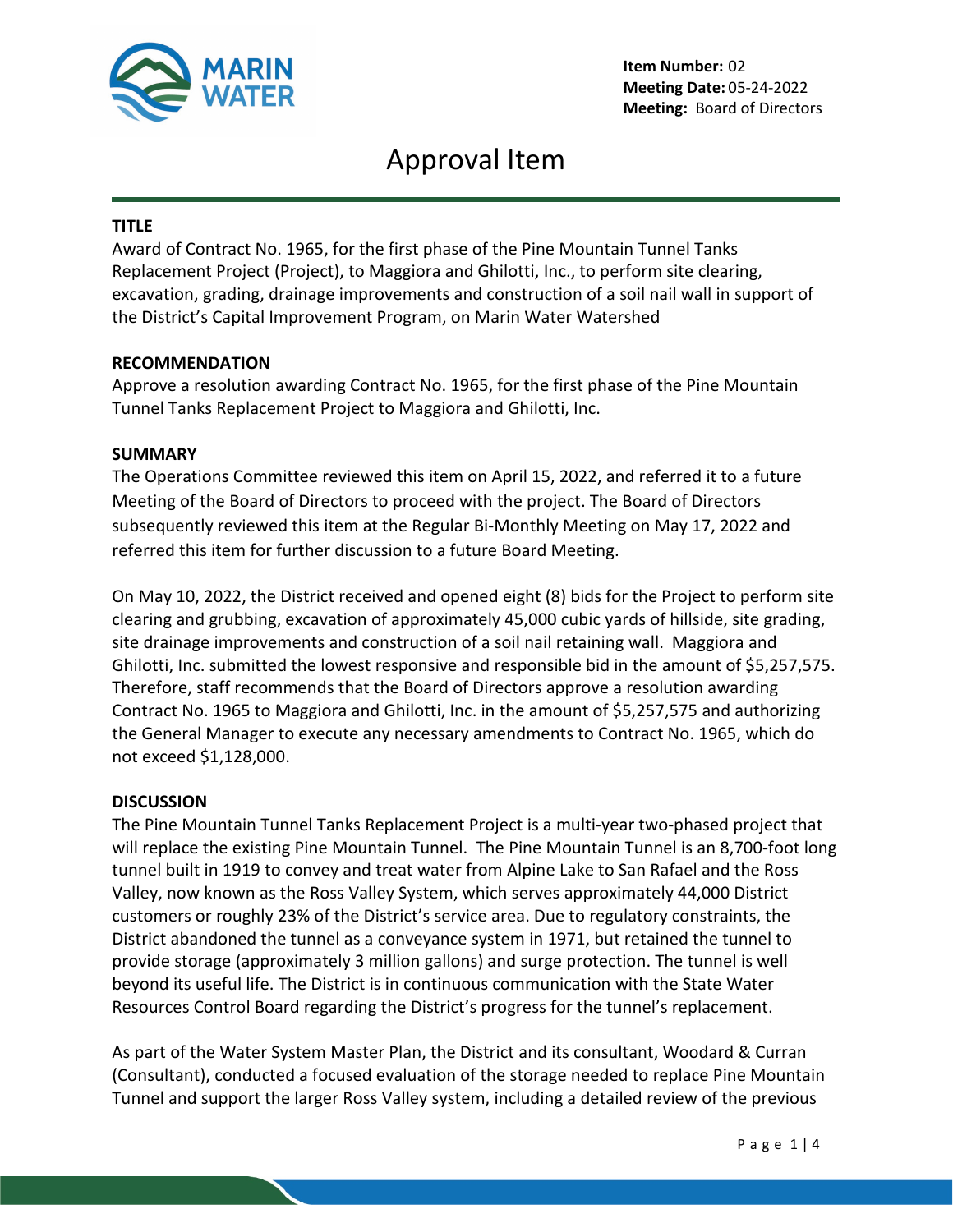studies and assumptions to improve storage capacity and reliability in the Ross Valley system. A sizing study for the Ross Valley system determined the appropriate sizing (estimated at 3 to 4 MG) for the storage needed to replace Pine Mountain Tunnel and elevations to achieve the District's standard criteria for pressure zone sizing. Project siting alternatives were developed, with sites including locations that were previously analyzed as well as new potential storage site locations. The preferred project location for a storage facility to replace Pine Mountain Tunnel that best meets the District's needs is at Concrete Pipe Road near drainage culvert No. 5, also known as "CP5". These results were presented to the Operations Committee on May 21, 2021.

As discussed at the May 21st Operations Committee meeting, the next step for the Pine Mountain Tunnel Tanks Replacement Project was to integrate the engineering design with the environmental review needed for the project by preparing the preliminary design of the project to the 30% design level. The preliminary design of the Project was completed by the Consultant which allowed Environmental Science Associates to prepare the Draft and Final Initial Study/Mitigated Negative Declaration (Final IS/MND) along with a Mitigation Monitoring and Reporting Program (MMRP) Consistent with requirements of the California Environmental Quality Act for the District to proceed with the Project. On December 14, 2021 the Board of Directors adopted the Final IS/MND for the Pine Mountain Tunnel Tanks Replacement Project.

On January 4, 2022, the Board of Directors authorized the General Manager to execute an amendment to the contract with Consultant for the final design package and bidding support services of the Project. The Consultant has completed the final design of the first phase of the Project and has supported staff with the advertisement of the first phase bid documents. The Consultant will now begin the final design of the second phase of the Project.

This first phase of Project construction includes clearing and grubbing of the site, installation of site drainage improvements, installation of guardrail along Sky Oaks Road, excavation of approximately 45,000 cubic yard of the tank site to rough tank pad grades including off-hauling and disposal of approximately 10,000 cubic yards of Phytophthora contaminated soil, and the construction of a soil nail retaining wall. The construction season for the Project is required to occur between August 1st through January 31st to protect the Northern Spotted Owl nesting season, which spans from February 1st through July 31st. Owl surveys will be performed to determine if work may extend beyond this construction season. Construction for this first phase is anticipated to span two construction seasons.

On May 10, 2022, the District received and opened eight (8) bids for the Project. Bid results are provided in the Bid Results table shown on the next page.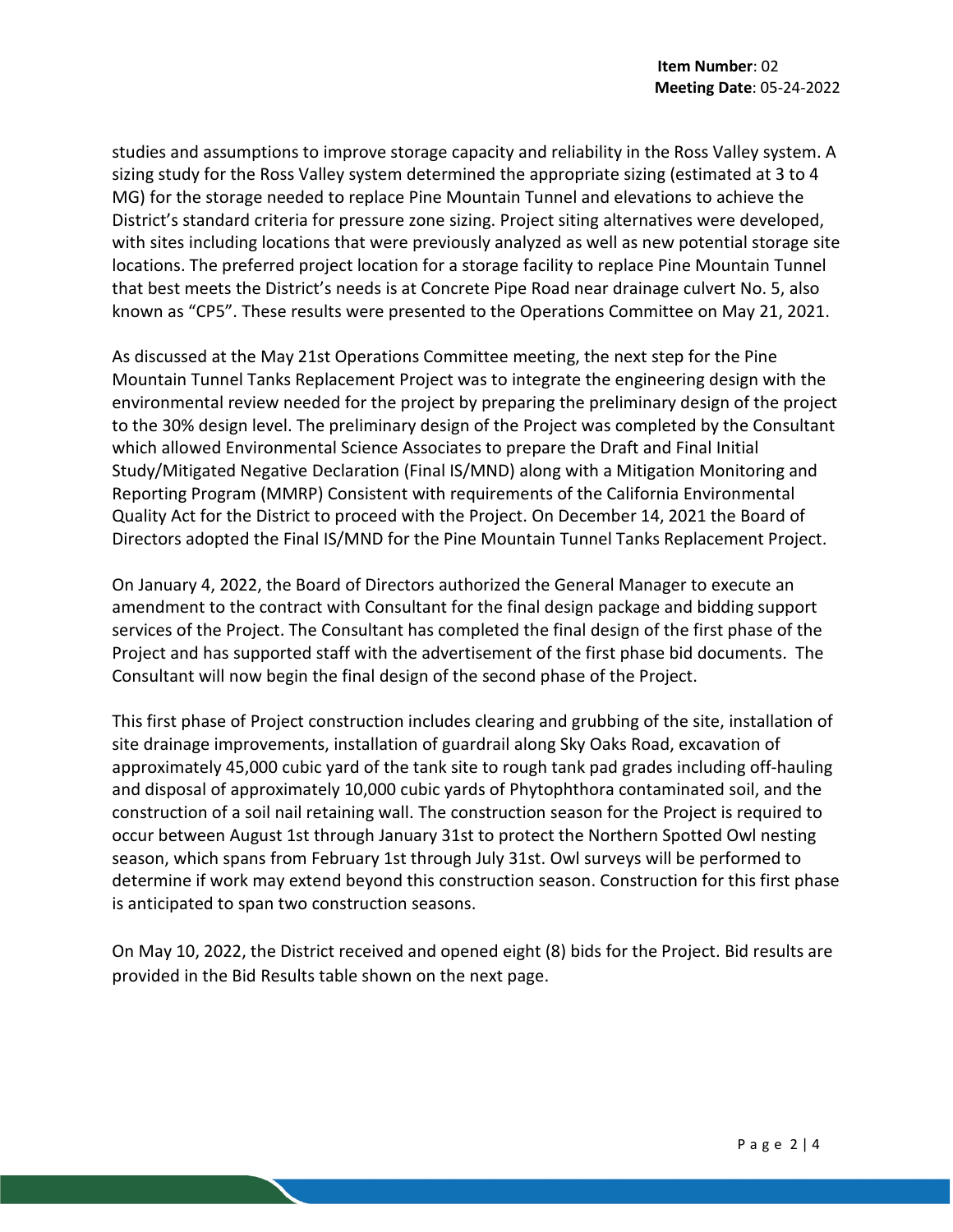#### **Bid Results Pine Mountain Tunnel Tanks Replacement Project - Phase 1**

| <b>Bid Rank</b> | <b>Contractor Name</b>             | <b>Bid Amount</b> |  |
|-----------------|------------------------------------|-------------------|--|
| 1.              | Maggiora and Ghilotti Inc.         | \$5,257,575       |  |
| 2.              | Ghilotti Brothers Inc.             | \$5,757,790       |  |
| 3.              | Rege Construction, Inc.            | \$6,193,388       |  |
| 4.              | Ghilotti Construction Company Inc. | \$7,246,100       |  |
| 5.              | CATS4U Inc.                        | Non-responsive    |  |
| 6.              | <b>CWS Construction Inc.</b>       | Non-responsive    |  |
| 7.              | Michael Paul Co.                   | Non-responsive    |  |
| 8.              | W.R. Forde Associates, Inc.        | Non-responsive    |  |

Contract No: 1965 Project No: D21043 Engineer's Estimate: \$4,502,000

Maggiora and Ghilotti, Inc. submitted the lowest responsive and responsible bid. They hold a Class A – General Engineering License, License No. 226767, which is current and active and expires on 03/31/23. As required by State Law, Maggiora and Ghilotti, Inc. is registered with the California Department of Industrial Relations under PWCR Number 1000007991. Following contract award, District staff will register the Project with the California Department of Industrial Relations.

Summaries of the estimated Project costs and schedule are provided below.

| Budget:                                                        |                  |
|----------------------------------------------------------------|------------------|
| <b>Contract Award:</b>                                         | \$5,257,575      |
| Contingency:                                                   | \$1,128,000      |
| <b>Materials and Professional Fees:</b>                        | \$500,000        |
| District Labor/Inspection:                                     | \$480,000        |
| Escalate to Mid-Point of Construction <sup>*</sup> :           | \$369,000        |
| Total Budget:                                                  | \$7,734,575      |
| * Assumed 5% annual escalation until mid-point of construction |                  |
| <b>Budgetary Category:</b>                                     | A1A11            |
| Project Implementation:                                        |                  |
| <b>Project Advertisement:</b>                                  | April 5, 2022    |
| <b>Bid Opening:</b>                                            | May 10, 2022     |
| Project Award:                                                 | May 24, 2022     |
| <b>Estimated Completion Date:</b>                              | January 31, 2024 |
| Duration:                                                      | 617 days         |
|                                                                |                  |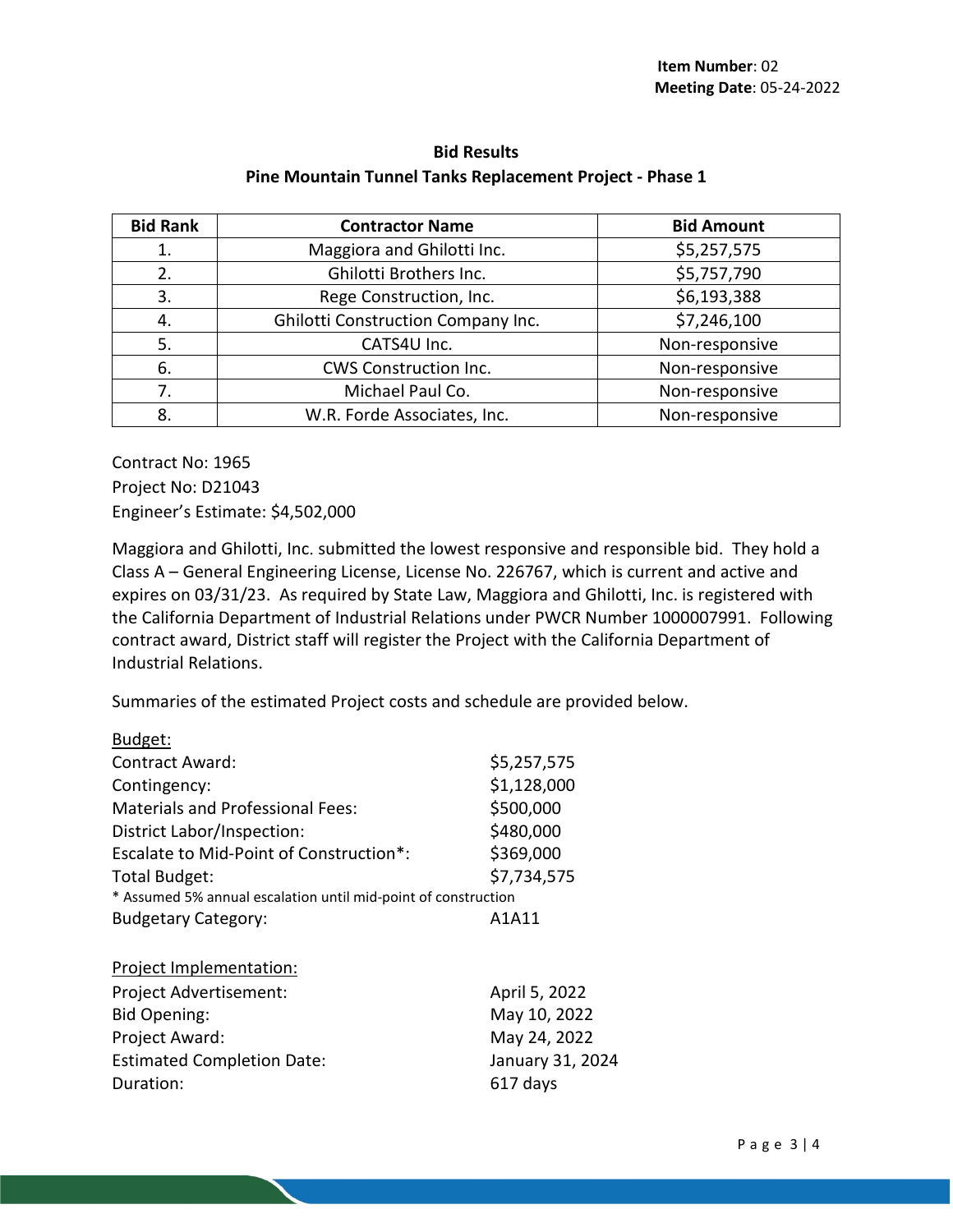#### **ENVIRONMENTAL REVIEW**

On December 14, 2021, the Board of Directors adopted the Final IS/MND for the Pine Mountain Tunnel Tanks Replacement Project and approved the project conditioned upon completion of the MMRP. Staff will assure compliance with the MMRP.

#### **PUBLIC OUTREACH EFFORTS**

The District's multi-step process for notifying customers about this Project began in 2021 when District staff initiated the public review period of the IS/MND and began discussion with the County of Marin. Further public outreach steps are described in the table below.

| <b>Department</b>         | <b>Action</b>                                                        |  |  |
|---------------------------|----------------------------------------------------------------------|--|--|
| Engineering               | Upon approval of the contract by the Board, send Project information |  |  |
|                           | letter with a map to all customers near the project area.            |  |  |
| <b>Public Information</b> | Issue news release to local media (print and online outlets).        |  |  |
| <b>Public Information</b> | Post on MMWD website.                                                |  |  |
| <b>Public Information</b> | Post on MMWD Nextdoor page for affected neighborhoods.               |  |  |
| <b>Public Information</b> | Send notice to Marin County and Town of Fairfax for posting on their |  |  |
|                           | website.                                                             |  |  |
| Engineering               | Provide signage at Project site throughout construction period.      |  |  |

#### **FISCAL IMPACT**

The total cost to complete Phase 1 of the Pine Mountain Tanks Project is estimated at \$7,734,575. The District has also received \$1,000,000 in funding from Assembly Member Marc Levine's office in support of this project.

#### **ATTACHMENTS**

- 1. Proposed resolution
- 2. Site Map

| <b>DIVISION OR DEPARTMENT</b> | <b>DIVISION MANAGER</b>                          | <b>APPROVED</b>                                 |
|-------------------------------|--------------------------------------------------|-------------------------------------------------|
| Engineering                   |                                                  |                                                 |
|                               | Crystal Yezman<br><b>Director of Engineering</b> | <b>Ben Horenstein</b><br><b>General Manager</b> |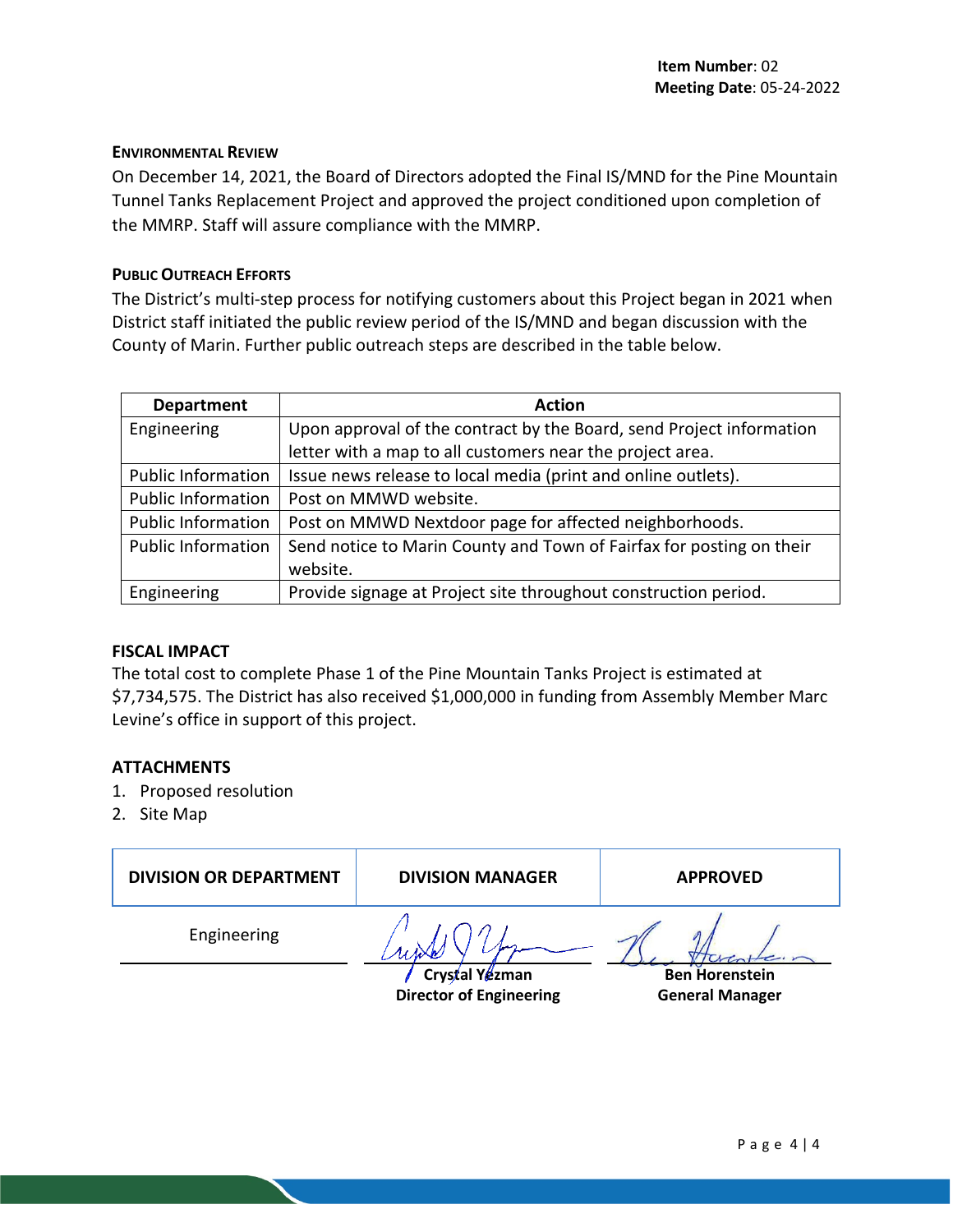#### **MARIN MUNICIPAL WATER DISTRICT**

#### **RESOLUTION NO.**

### **A RESOLUTION OF THE BOARD OF THE MARIN MUNICIPAL WATER DISTRICT APPROVING AWARD OF CONSTRUCTION CONTRACT NO. 1965 TO MAGGIORA AND GHILOTTI, INC. FOR THE FIRST PHASE OF THE CAPITAL IMPROVEMENT PROJECT PINE MOUNTAIN TUNNEL TANKS REPLACEMENT PROJECT**

**WHEREAS,** on December 14, 2021, the Board of Directors adopted the Final Initial Study/Mitigated negative Declaration for the Pine Mountain Tunnel Tanks Replacement Project (Project) and approved the project conditioned upon completion of the Mitigation Monitoring and Reporting Program; and

**WHEREAS,** on April 5, 2022, the District advertised Contract No. 1965, for the first phase of the Pine Mountain Tunnel Tanks Replacement Project (D21043), which will involve site clearing and grubbing, excavation of approximately 45,000 cubic yards of hillside, site grading, site drainage improvements and construction of a soil nail retaining wall in preparation for the second phase of construction of the two (2) two million gallon Pine Mountain Tanks; and

**WHEREAS,** the District received and publicly opened eight (8) bids on May 10, 2022, of which Maggiora and Ghilotti, Inc. bid of \$5,257,575 was the lowest responsive and responsible bid.

#### **NOW, THEREFORE, THE BOARD OF DIRECTORS RESOLVES** that:

- 1. The bid of \$5,257,575 submitted by Maggiora and Ghilotti, Inc., for the first phase of the Pine Mountain Tunnel Tanks Replacement Project under Contract No. 1965 ("Contract") was the lowest responsive and responsible bid submitted therefor, and said bid is hereby accepted.
- 2. A Contract for the Project be awarded to said low bidder, and the General Manager is authorized and directed to execute said Contract on behalf of the District upon receipt of a performance bond, payment bond, proof of insurance, and the executed contract for the work from said bidder.
- 3. The General Manager is authorized to execute any and all future amendments to the Contract, which he deems necessary, without further Board approval, so long as those amendments to the Contract amount does not exceed \$1,128,000.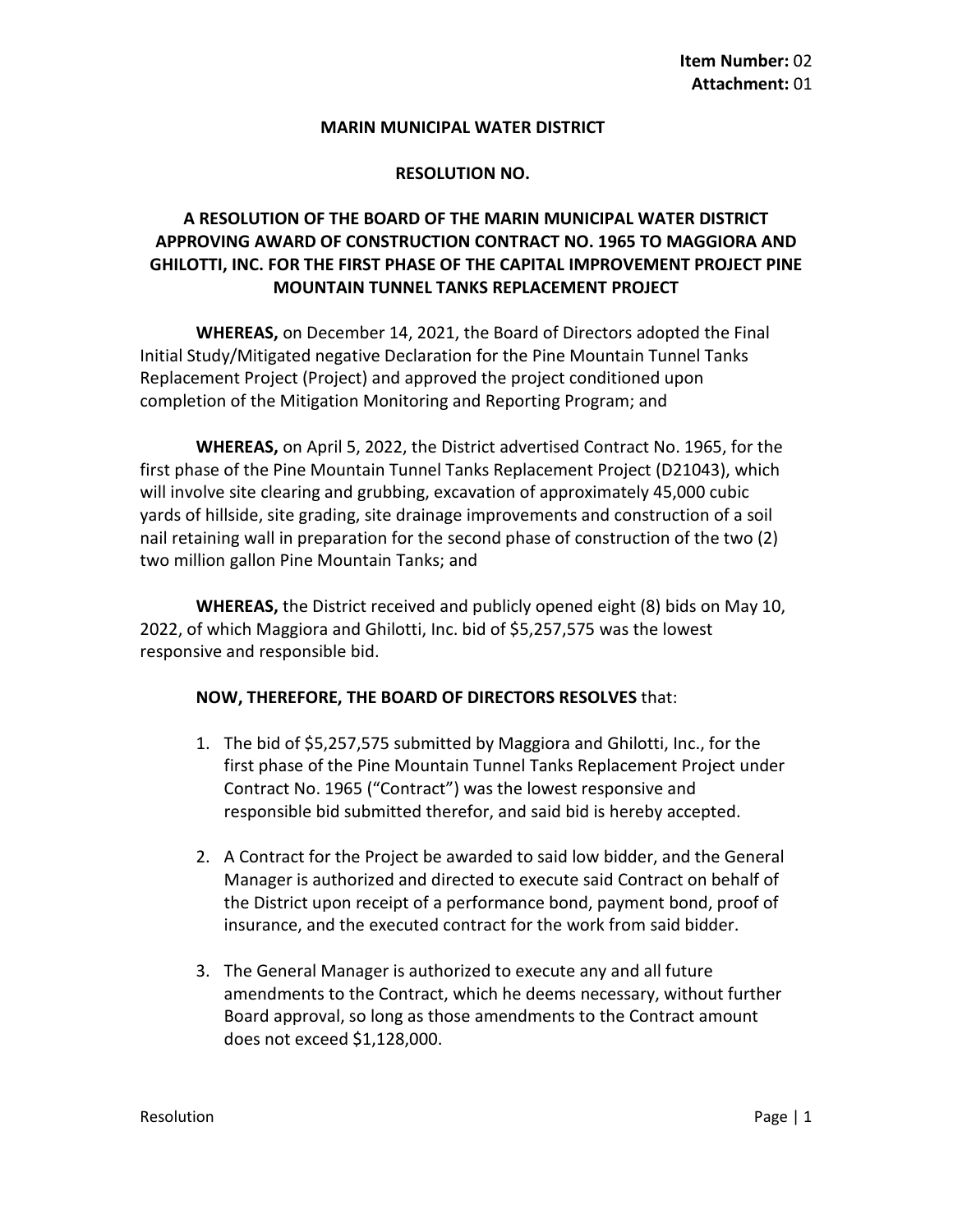4. Upon complete execution of said Contract, the bonds and/or checks of the other bidders are to be returned to said other bidders, and all bids other than that of Maggiora and Ghilotti, Inc., are to be rejected.

**PASSED AND ADOPTED** this 24th day of May, 2022, by the following vote of the Board of Directors.

**AYES:**

**NOES:**

**ABSENT:**

**Larry L. Russell President, Board of Directors**

\_\_\_\_\_\_\_\_\_\_\_\_\_\_\_\_\_\_\_\_\_\_\_\_\_\_\_\_\_\_\_

**ATTEST:**

**Terrie Gillen Board Secretary**

\_\_\_\_\_\_\_\_\_\_\_\_\_\_\_\_\_\_\_\_\_\_\_\_\_\_\_\_\_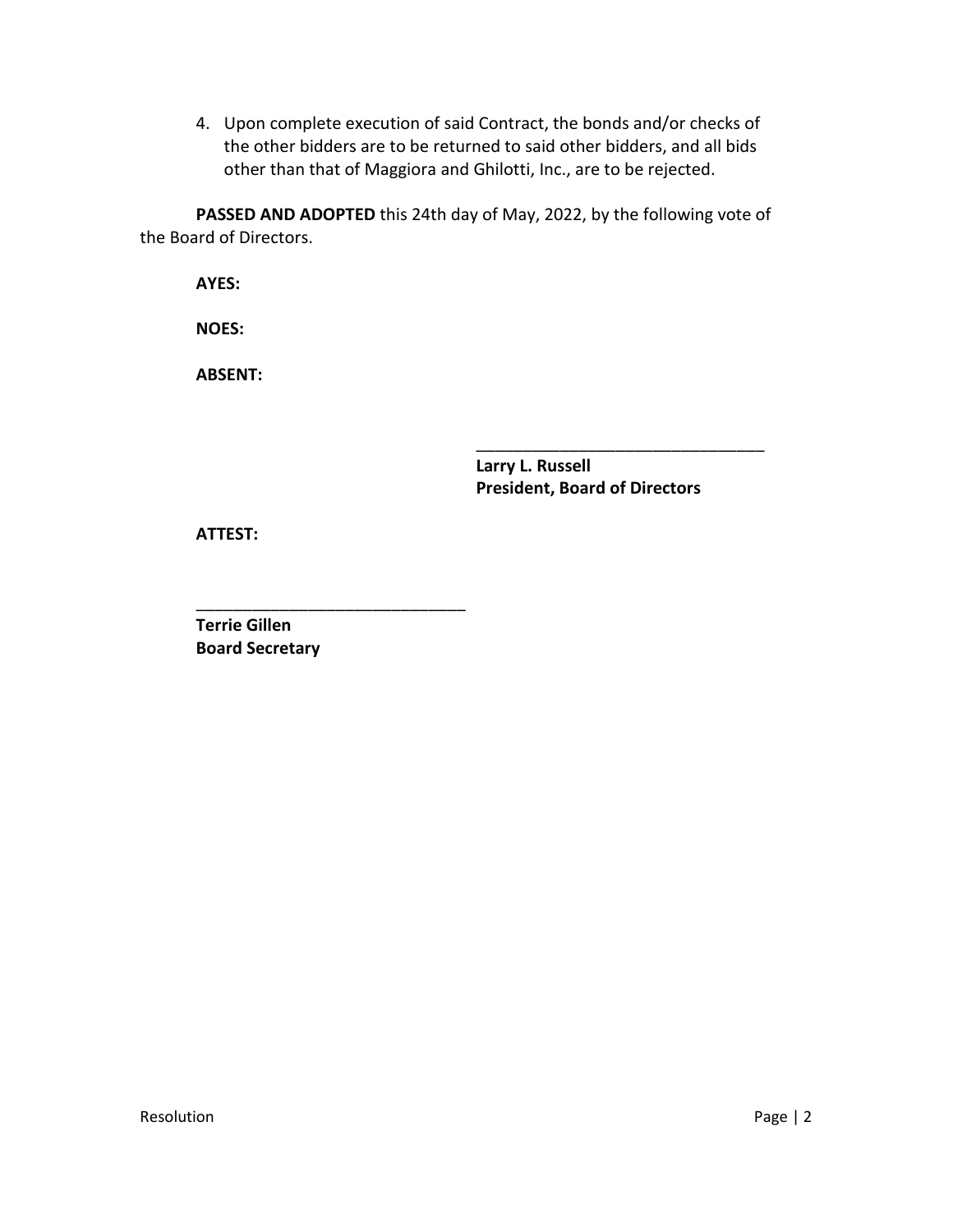#### **Item Number:** 02 **Attachment:** 02

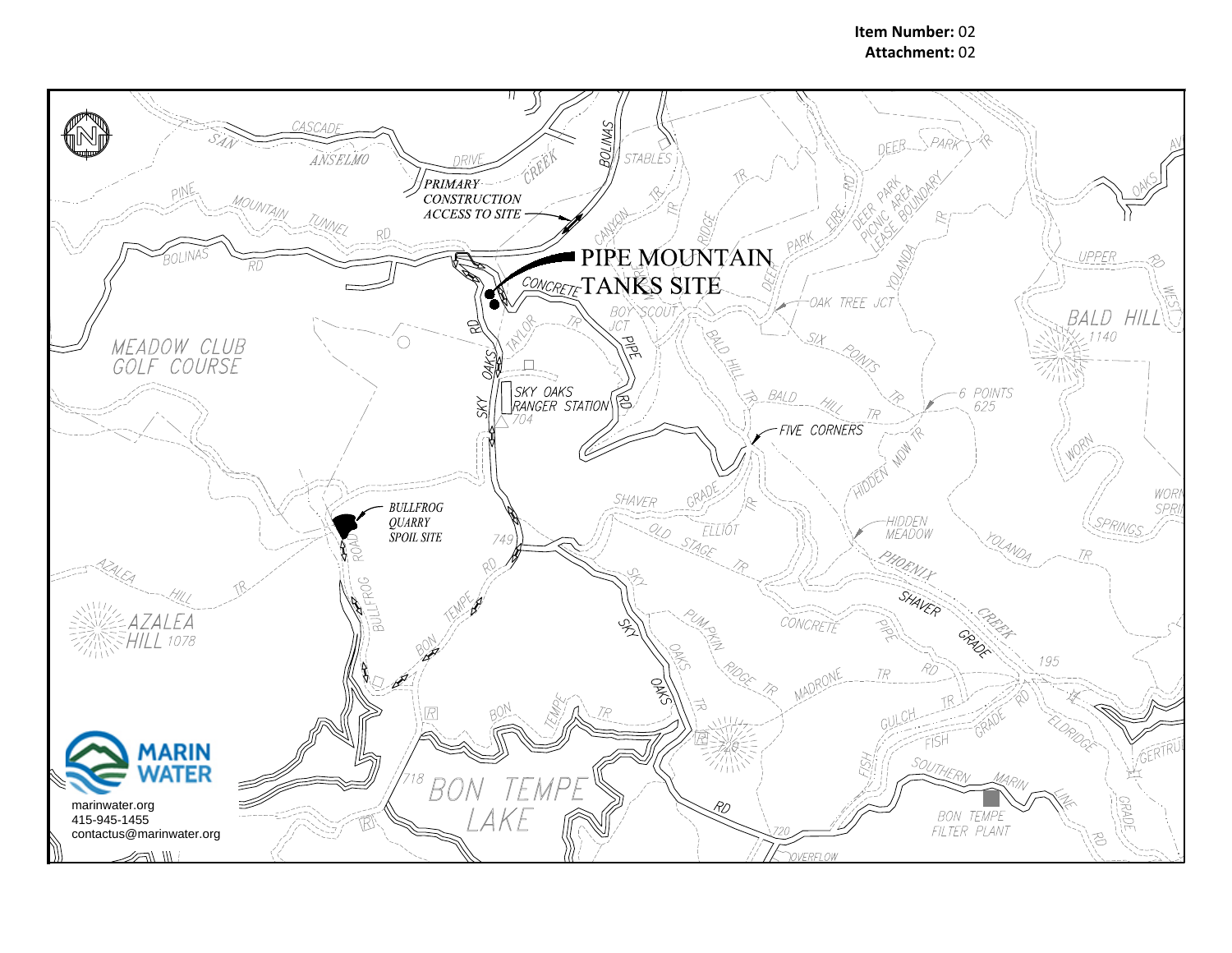

**Item Number:** 03 **Meeting Date:** 05-24-2022 **Meeting:** Board of Directors

### Informational Item

**TO:** Board of Directors

**FROM:** Paul Sellier, Water Resources Director

**THROUGH:** Ben Horenstein, General Manager

**DIVISION NAME:** Operations

**ITEM:** Strategic Water Supply Assessment – Board Working Session III

#### **SUMMARY**

In September 2021, the District faced historically low reservoir levels as a result of a severe two-year drought. In response to this drought, the District pursued developing the Emergency Intertie Project under a CEQA Statutory Emergency Exemption. Water storage levels have greatly improved since then, allowing the District to pursue a full environmental analysis of the proposed intertie project under CEQA and to perform a comparative analysis on water supply resiliency solutions. The Strategic Water Supply Assessment will build upon extensive previous planning efforts to evaluate supplemental water supply options that will address the impacts from hydrologic extremes such as droughts, with the result of this effort being a roadmap for implementation. During the meeting, the project team will provide the board a presentation on drought scenarios and an evaluation of the baseline demand scenario.

#### **DISCUSSION**

The Strategic Water Supply Assessment will be additive to past planning efforts and is designed to update and integrate previous water supply planning efforts to comprehensively assess water supply resiliency in areas such as demand management, local storage, recycled water, and desalination. The Assessment will also seek to fill in gaps on water supply alternatives.

Scenario planning is the approach that the project team is using to help the District visualize and plan for uncertainty around future hydrologic conditions. Traditional planning involves the use of past data to predict future conditions. Scenario planning recognizes that there are uncertainties that affect future water supply conditions that cannot accurately and individually be predicted. However, it is possible to construct a range of plausible future water supply conditions. Identifying solutions that will be successful against of a broad range of possible future hydrologic conditions will provide the District with the options and agility necessary to respond to uncertainties and to ensure water supply resiliency into the future.

#### **FISCAL IMPACT**

None